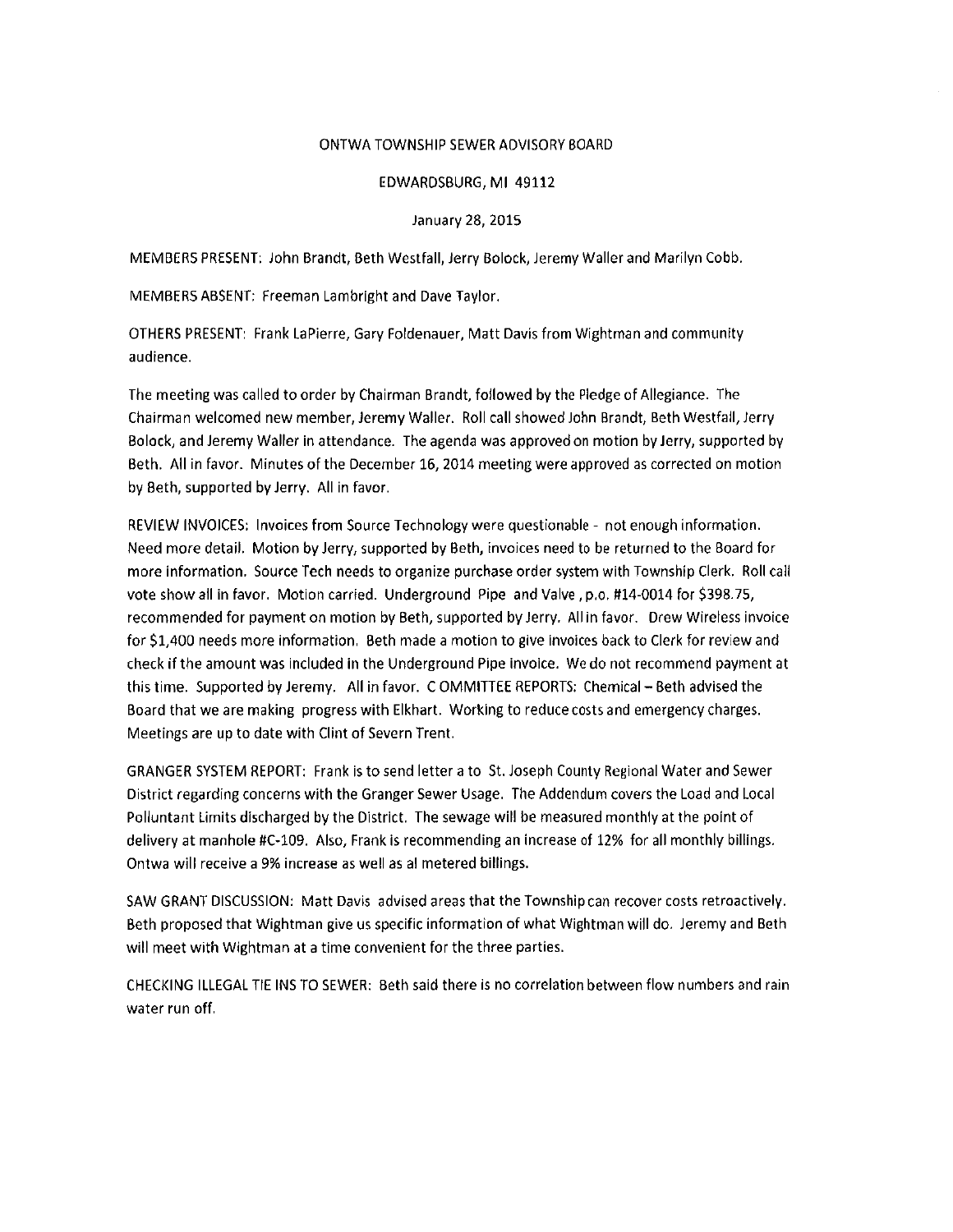ELKHART CONTRACT: David Taylors concerns about the contract were presented to the Township Board.

INVOICES: Perceptive Controls (alarm). Invoice for \$1,001.00. Motion by Beth, supported by Jerry that payment be recommended, with purchase order. All in favor.

John advised that Wightman invoices be returned for more information. Was any of the billing for time during the moratorium? We need more information. Matt said that this will be discussed with his meeting with Beth and Jeremy.

PUBLIC COMMENT: None.

WW Board members: No further comments.

Meeting adjourned on motion by Beth, supported by Jerry. All in favor.

Marilyn H. Cobb, Manly // foll

CC: WW Board members, Township Clerk.

Minutes approved 2-25-2015 as corrected on motion by Beth, supported by Jerry. All in favor. Motion carried.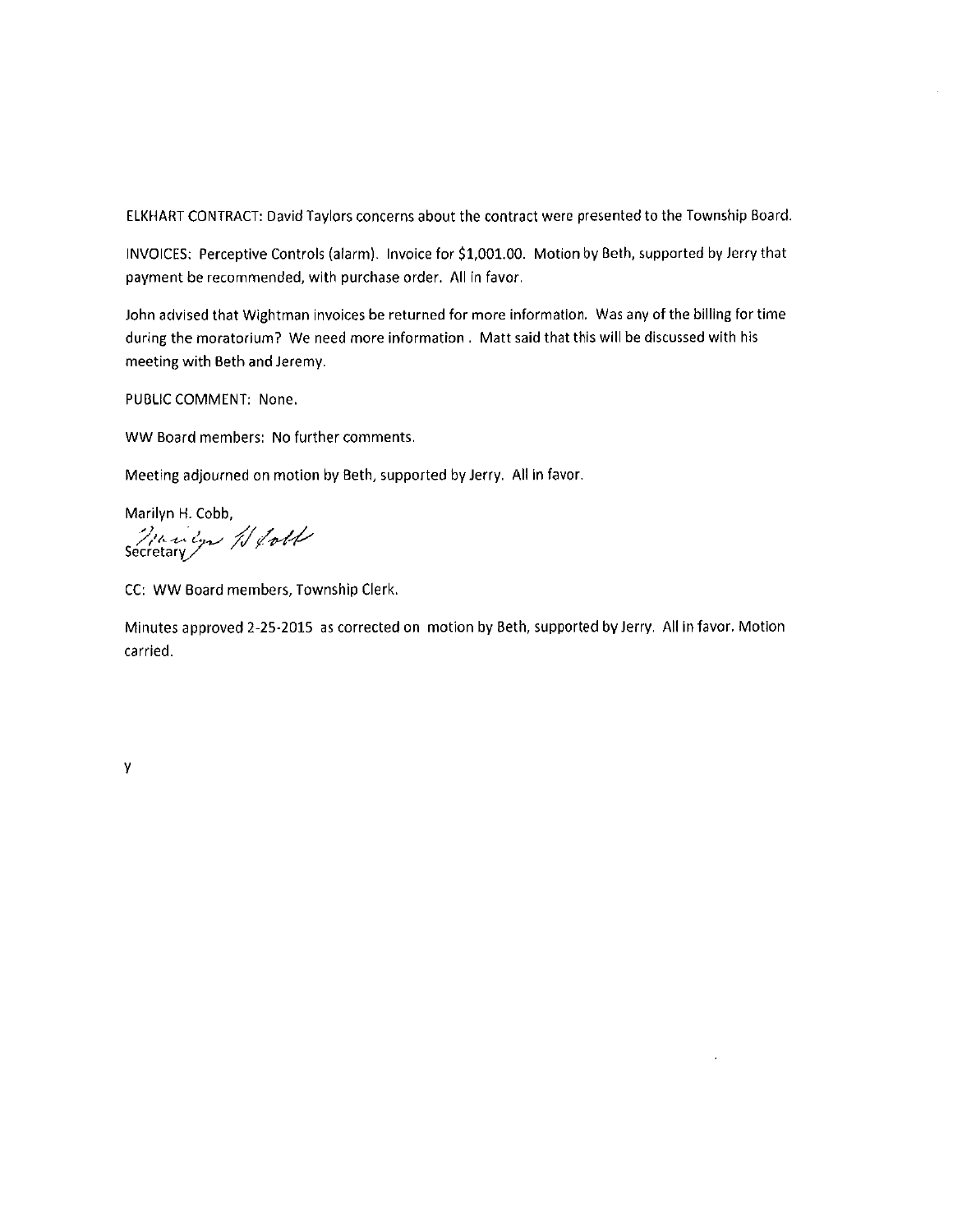ORAFT

#### ONTWA TOWNSHIP SEWER ADVISORY BOARD

#### EDWARDSBURG, MICHIGAN 49112

#### **FEBRUARY 25, 2015**

MEMBERS PRESENT: John Brandt, David Taylor, Jeremy Waller, Beth Westfall, Jerry Bolock and Marilyn Cobb.

MEMBERS ABSENT: Fritz Lambright.

OTHERS PRESENT: Frank LaPierre, Jerry Duck, John Bossler, Gary and Clint.

The meeting was called to order by Chairman Brandt, followed by the Pledge of Allegiance. Roll call showed, John, David, Jeremy, Beth and Jerry in attendance. The agenda was approved on motion by Dave, supported by Beth, All in favor. Motion carried. October 29, 2014 minutes were approved on motion by Dave, supported by Jerry. All in favor. Motion carried. Minutes of the January 28, 2015 meeting were approved as amended on motion by Beth, supported by Dave. All in favor. Motion carried.

REVIEW OF INVOICES: Concern about invoices submitted by Wightman. Concern about double billing. On motion by Beth, supported by Jeremy that a letter be sent to Wightman requesting more detail on invoices. Roll call vote, all yes. Motion carried.

COMMITTEE REPORTS: Chemical report by Beth. Considerable progress has been made. Weather and freezing conditions are issues. Data is being recorded.

Granger System - report by Frank. Letter of 2-20-2015 to St. Joseph County Regional Water and Sewer District indicated an increase in monthly rates, Local Pollutant Limits and Surcharge Schedule.

Severn Trent - Gary H2Sgoing well but have freezing issues. Some small supplies need to be purchased.

UNFINISHED BUSINESS: Beth reported that a three hour meeting with Clint, Severn Trent, Matt and James created lots of detail. Saw Grant proposal was reviewed. Additional meetings will be scheduled.

COMPLIANCE WITH ELKHART: Communication from Elkhart has been positive concerning SURCHARGE TREND and explanations of the downward trend of charges. It was suggested that an article be sent to local newspapers about the progress being made in resolving Ontwa Township sewer issues.

Frank LaPierre has sent a letter to the Township Board that he is resigning as Township Sewer Administrator and he will be serving on the Sewer Advisory Board, beginning in April.

A Committee, including a member from Severn Trent, the sewer Administrator, Beth and Jeremy was formed to rewrite, amend, and update the current Sewer Discharge Use Ordinance for Industrial/Commercial.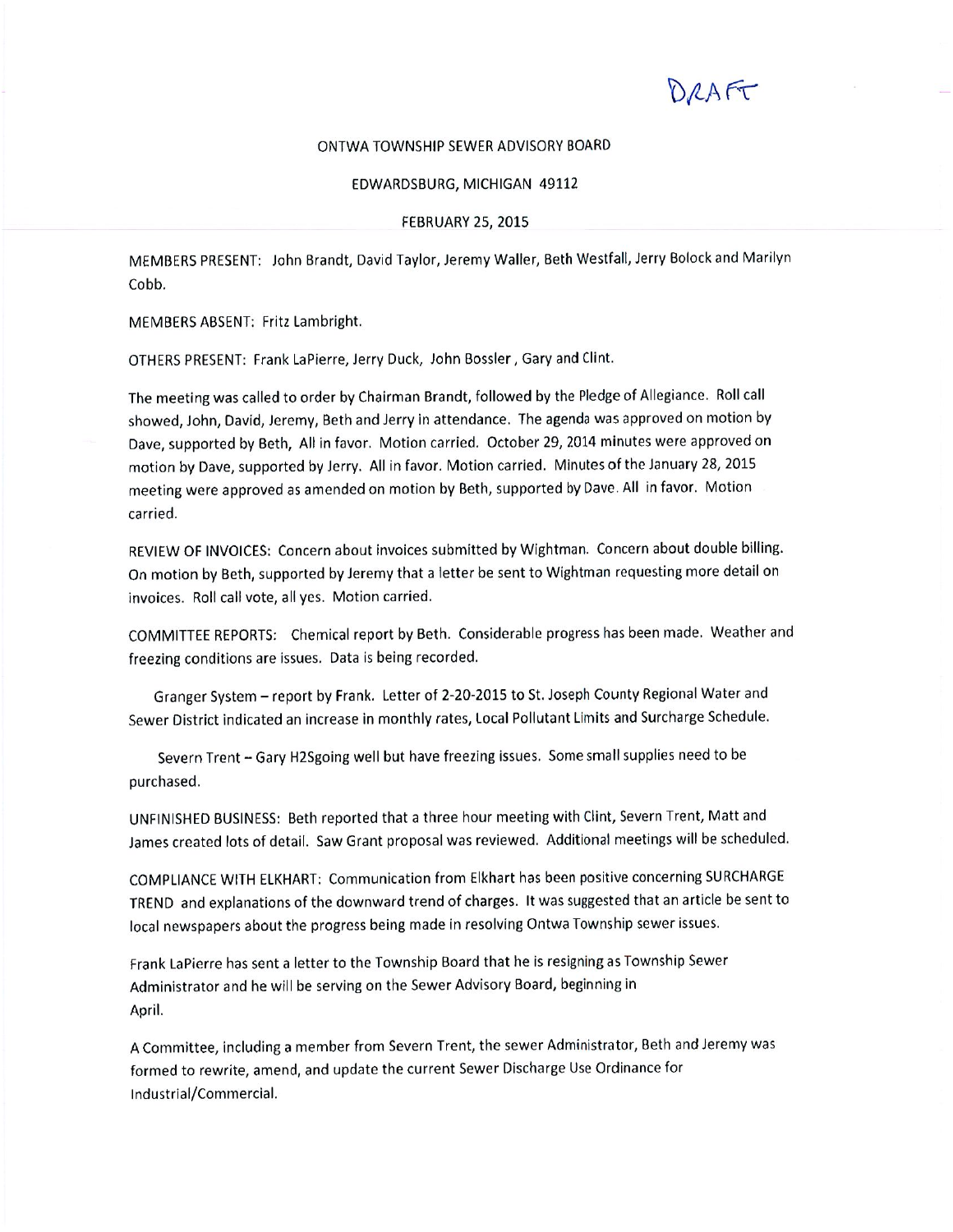A letter of recommendation for payment of Wightman invoices, dated 2-23-15, totaling \$92,901.67 was given to the Board. On motion by Beth, supported by Jeremy, that invoice #47696, in the amount of \$92,901.67, request the Township Board to approve and pay this invoice. Roll call vote - Jerry no, Jeremy yes, Beth yes, Dave no, John yes. Motion carried.

PUBLIC COMMENTS: John Harsh - John congratulated the Board on all work done to resolve the sewer problems but feels there many concerns and recommends that the Board hire an Engineering Firm. He believes there are many design flaws that occurred when construction of the sewer system was approved. The amount of chemicals used each year is questionable. He obtained information through the American Society of Chemical Engineers. He had conversations with Beth Westfall. Maybe the SAW Grant will cover costs of an Engineering Firm.

Announcements were made - next Waste Water meeting will be 3-25-15.

Meeting adjourned on motion by Dave, supported by Jerry. All in favor. Motion carried.

Respectfully submitted,

Though N loll

Secretary

CC: Waster Water Board members, Township Clerk, Administrator.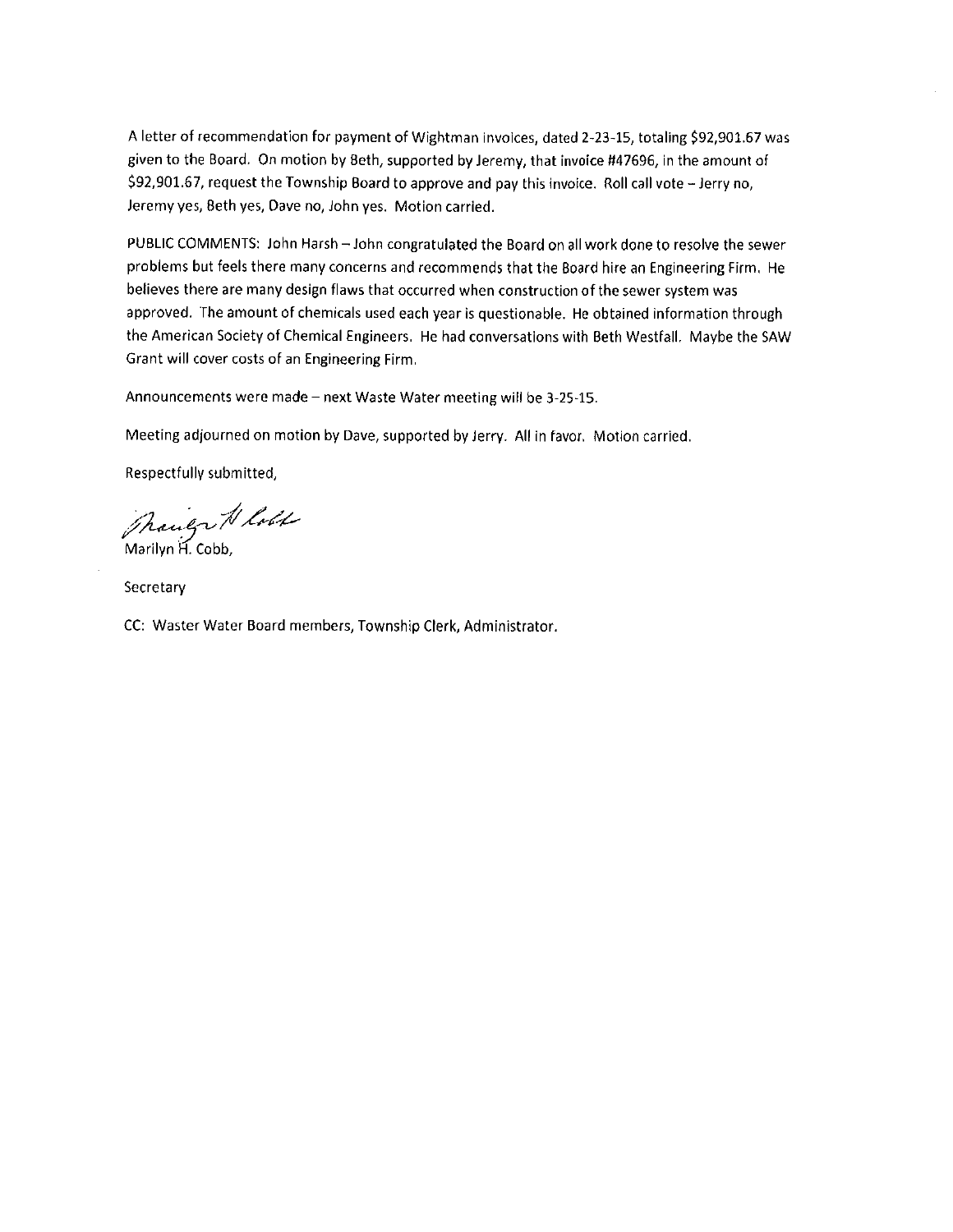### ONTWA TOWNSHIP SEWER ADVISARY BOARD

### EDWARDSBURG, MICHIGAN 49112

#### MARCH 25, 2015

MEMBERS PRESENT: John Brandt, Frank LaPierre, Jerry Bolock, Beth Westfall, Jeremy Waller, and Marilyn Cobb.

MEMBERS ABSENT: Freeman Lambright and DaveTaylor.

OTHERS PRESENT: John Bossler, Jerry Duck Gary Foldenauer, Teri McNaughton and Jerri Marchetti and a few members of the Community.

The meeting was called to order by Chairman Brandt, followed by the Pledge of Allegiance. The agenda was approved on motion by Frank, supported by Beth. All in favor. On motion by Frank, supported by Jerry that minutes of the February  $25<sup>th</sup>$ , 2015 meeting be approved as presented. All in favor. Motion carried.

Frank LaPierre was welcomed back to the Board. Paul Sniadecki was welcomed as the new Wastewater Administrator. Paul submitted a copy of the letter sent to Wightman & Associates with the attached copy of the letter that Frank had sent Wightman.

REVIEW OF INVOICES: 3 invoices from Elements Materials, Source Technoligies and River Bene Hose. All invoices were recommended for payment by the Township Board on motion by Beth, supported by Frank. Roll call vote showed all in favor. Motion carried.

CHEMICAL REPORT: Beth reported that information from 2-19-15 to 3-19-15 shows chemical usage varied because of weather changes. It is customary to have a trial situation.

GRANGER SYSTEM: Frank said there are meter concerns with Granger violations. Granger owns their own meter. St Joseph County wants to talk with Ontwa Township about violations.

SEVERN TRENT: Gary said test with Elkhart was very good.

WASTE WATER ADMINISTRATOR REPORT: will have an update of the rewrite of Sewer Discharge Ordinance. More on the wastewater budget will be reported next month.

UNFINISHED BUSINESS: Jeremy is waiting for more information from Matt Davis about SAW Grants. Has been talking with Lansing and will have more specifics. Jeremy is looking at replacement trailers for chemical storage. Road restrictions are a concern with spring thaw.

Frank and Paul will go to a meeting with Elkhart on April 7<sup>th</sup>.

NEW BUSINESS: none.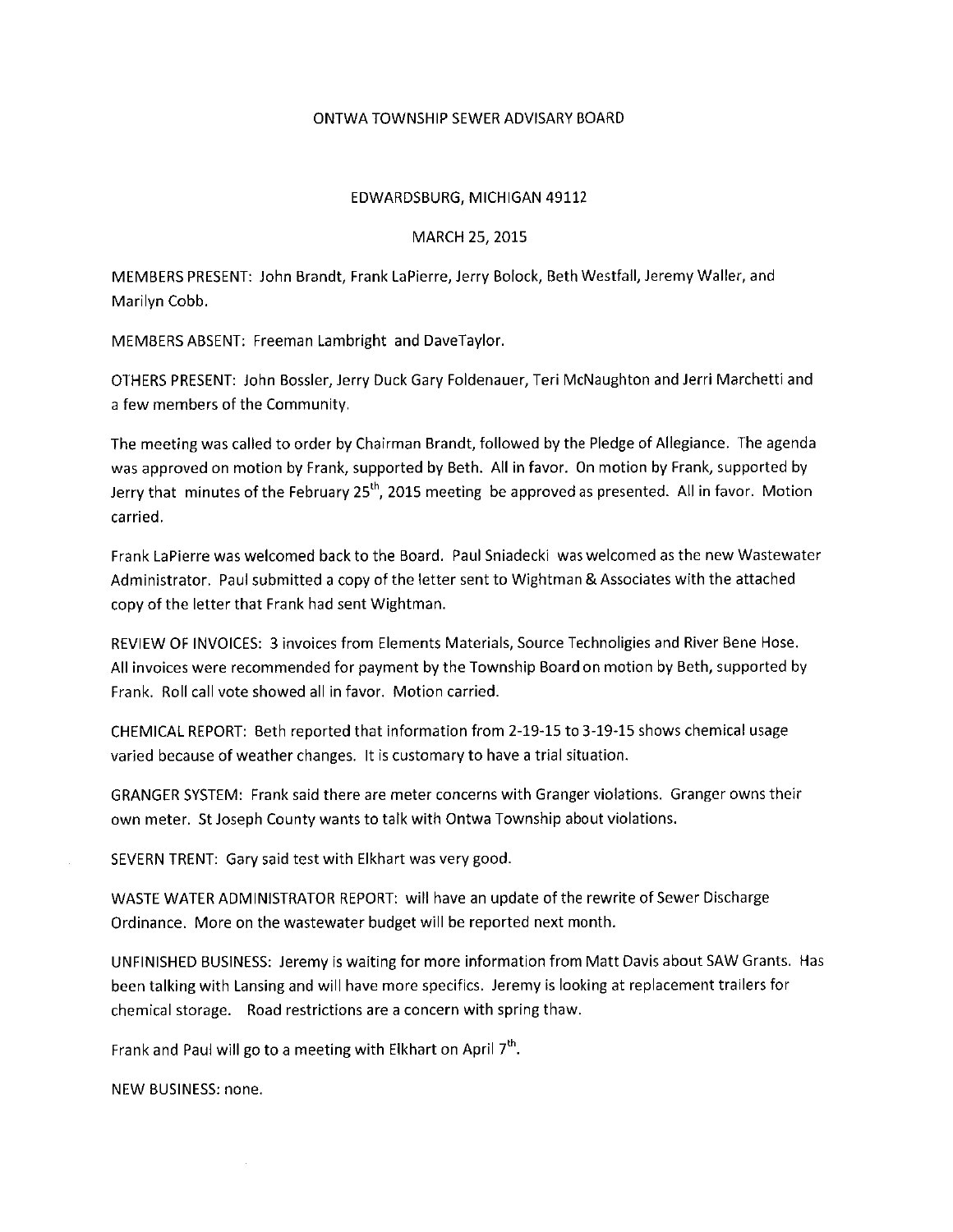LEGAL ISSUES: none.

PUBLIC COMMENTS: John Harsh said Granger has concerns and should employ engineering people.

On motion by Jerry Bolock, supported by Frank that meeting be adjourned.

Respectfully submitted,<br>/ Rawlon H. loll

Secretary

CC: Waste Water Board members, Ontwa Twp. Clerk.

Minutes approved 4-22-15 on motion by Jerry Bolock, supported by Fritz. All in favor. Motion carried.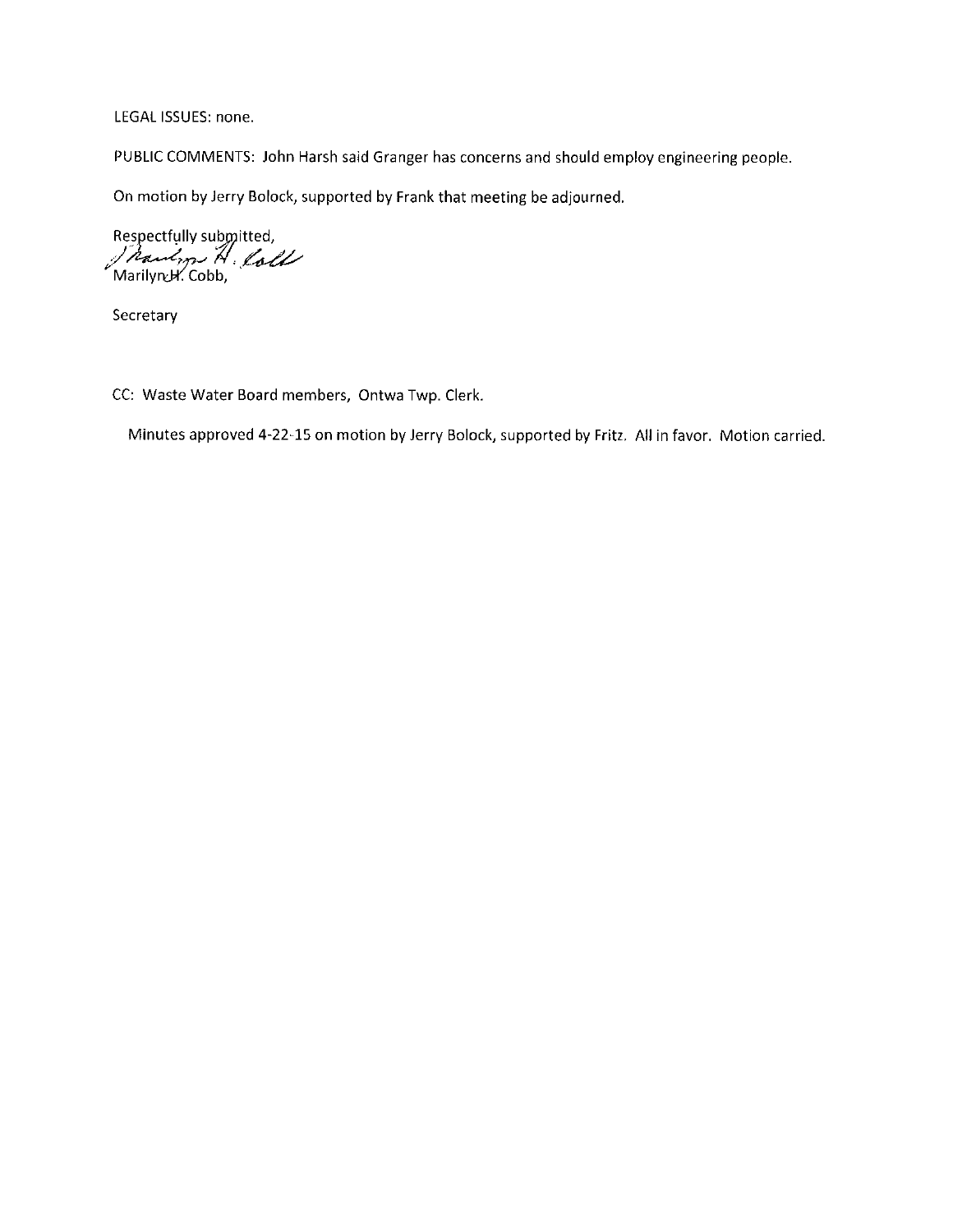# \*\*\* DRAFT MINUTES \*\*\*

# ONTWA TOWNSHIP SEWER ADVISARY BOARD

# EDWARDSBURG, MICHIGAN

# APRIL 22, 2015

MEMBERS PRESENT: John Brandt, Frank LaPierre, Jerry Bolock, Jeremy Waller, Fritz Freeman and Marilyn Cobb.

MEMBERS ABSENT: Dave Taylor.

OTHERS PRESENT: John Bossler, Jerry Duck, Gary Foldenauer, Beth Westfall, and Jerry Marchetti.

The meeting was called to order by Chairman Brandt, followed by the Pledge of Allegiance. Roll call attendance showed one absentee and one vacancy. Approval of agenda was a motion by Fritz, supported by Jeremy. All in favor. Motion carried. Minutes of the March 25, 2015 meeting were approved on motion by Jerry, supported by Fritz. All in favor. Motion carried.

Expenditures were reviewed. On motion by Jerry, supported by Fritz that ck #4476 to Underground P in the amount of \$2,184.17 be recommended for payment on motion by Jerry, supported byFritz. All in favor. Motion carried. Ck#4477 to Element Material in the amount of \$750.00 was recommended for payment on motion by Fritz, supported by Frank. All in favor. Motion granted. Ch#4483 to Source Technology was recommended for payment on motion by Frank, supported by Fritz. All in favor. Motion carried.

John Harsh asked to be on the agenda to present his ideas on the Ontwa Wastewater System. His four page document is a part of the minutes but did not have a signature.

COMMITTEE REPORTS: Beth reported that Elkhart monitored 2 man holes. Spikes at certain times but not seeing as many as previously reported.

Severn Trent: New trailer needed in May at C-3 station. Township Board approved expenditures up to \$4,000 for trailer on order.

WW Administrative report: Attended meetings. Met with Miss Clark from Granger on March 26, 2015. Ordinance needs to be modified.

Discussion about Saw Grant, compliances with Elkhart, replacement structure for chemicals at County Rd 6, projected operating expenses, renewal funding and capital assets continue to be a concern.

The Board is encouraged to read the ordinances that were a part of the hand outs for this month. Do any amendments need to be made?

NEW BUSINESS: A vacancy exists with the resignation of Beth Westfall. New officers to be elected in May.

PUBLIC COMMENT: None.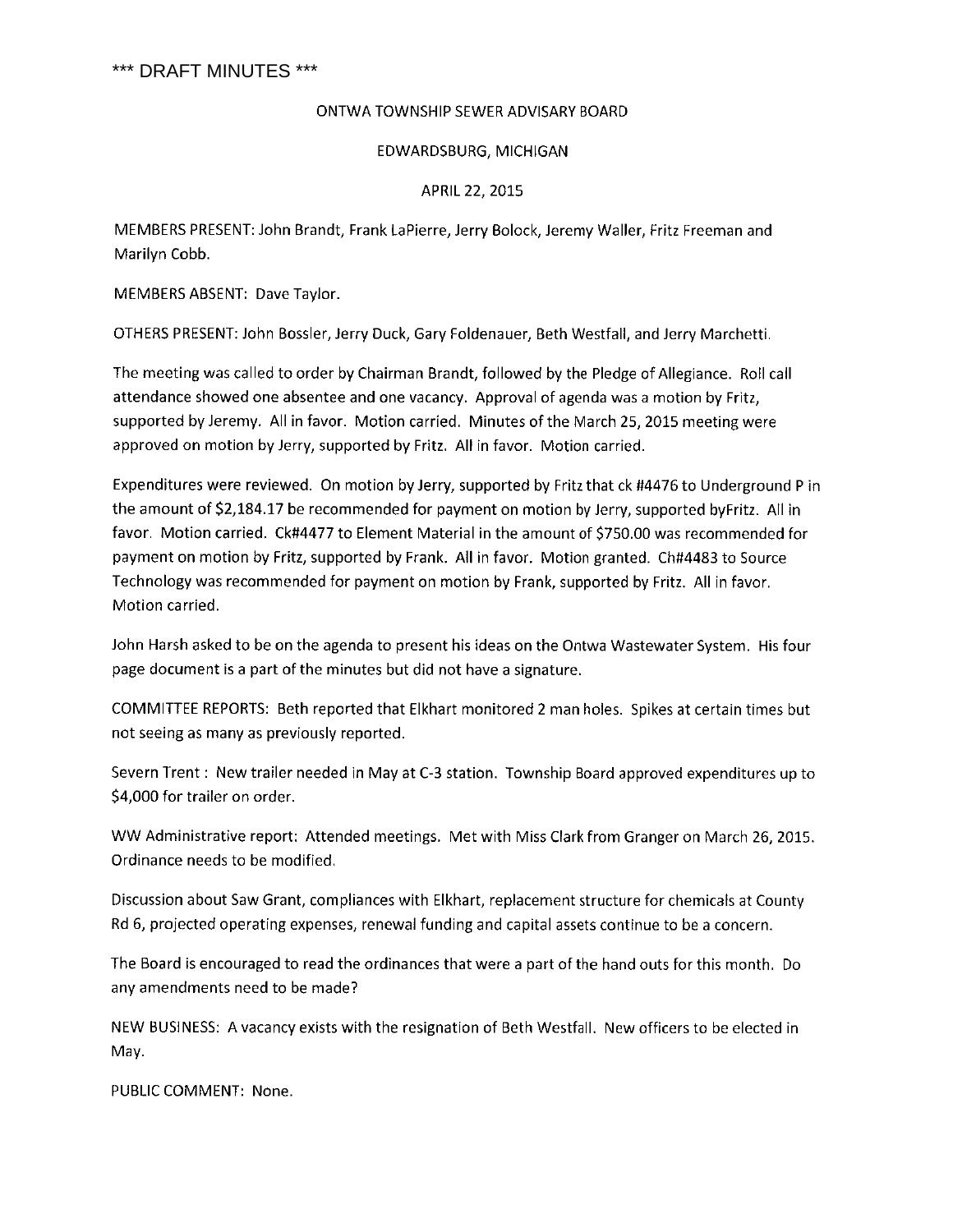# FINAL COMMENTS FROM WWB MEMBERS: None.

Chairman motioned to adjourn.

Respectfully submitted,<br>Mangon Nadi<br>Marilyn H. Cobb,

Secretary

CC: WW Board members, WW Administrator and Ontwa Twp. Clerk.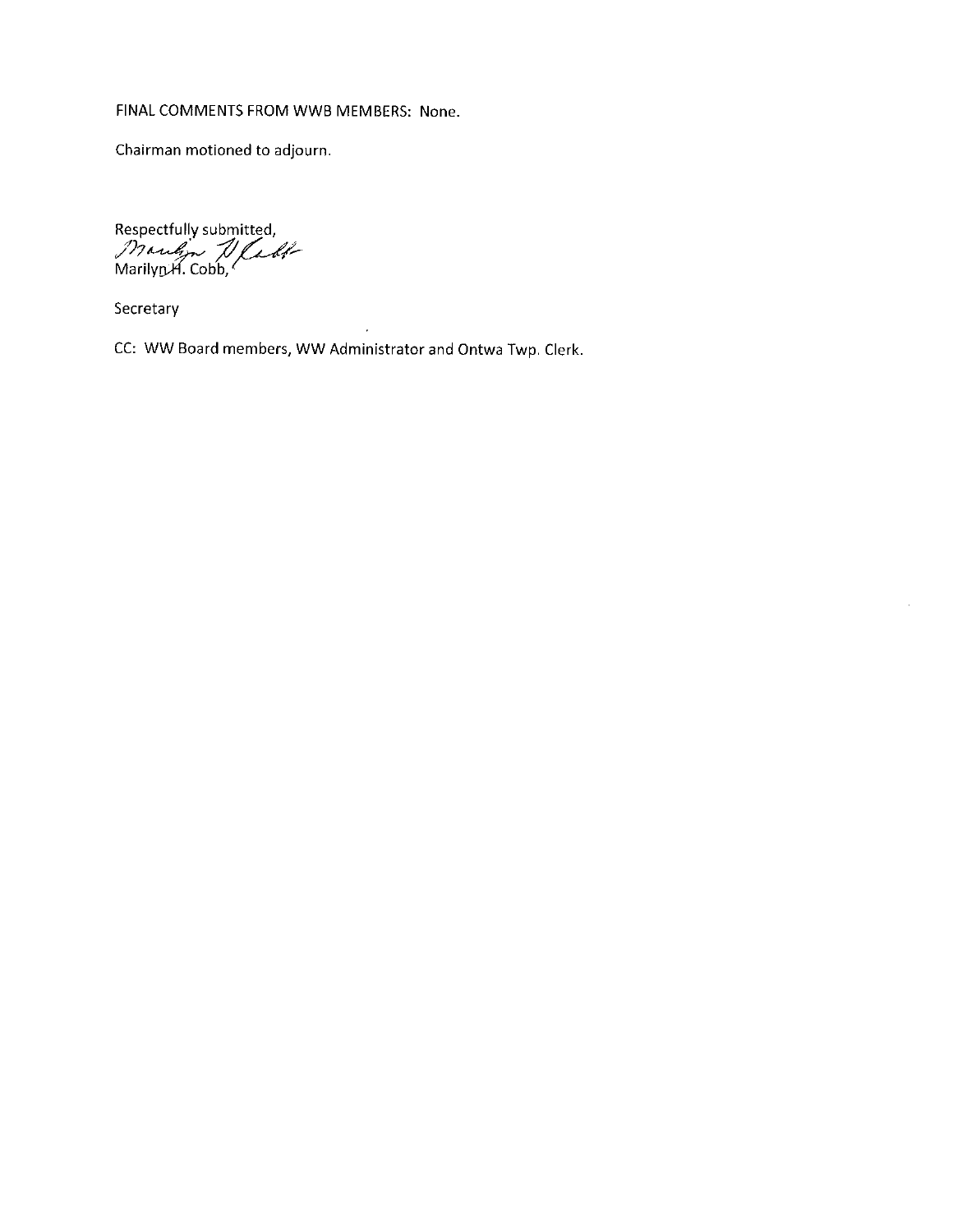# ONTWA TOWNSHIP SEWER ADVISARY BOARD

#### EDWARDSBURG, MICHIGAN 49112

#### MAY 27, 2015

MEMBERS PRESENT; John Brandt, Frank LaPierre, Jerry Bolock, Fritz Lambright, Jeremy Waller and Marilyn Cobb

OTHERS PRESENT: John Bossler, Clint Houseworth and Gary Foldenauer.

The meeting was called to order by Chairman Brandt, followed by the Pledge of Allegiance. Roll call attendance showed John, Frank, Jerry, Fritz and Jeremy present. Two vacancies to be filled by appointment. On motion by Frank, supported by Fritz that agenda be approved. Motion carried. Minutes of the April 22, 2015 meeting were approved on motion by Frank, supported by Fritz. Motion carried.

The Board reviewed the list of expenditures. After discussion, Fritz moved that bills be recommended for payment by the Township. All in favor. Motion carried.

**REPORTS:** 

John Bossler said operation is good: consistant flow, chemical costs and usage are down, no spikes. There will never be a time when chemical are not needed because system was designed with bioxides.

Clint Houseworth of Severn Trent presented a twelve page report to members on a Preventive Maintenance Program. Copy of report included in minutes.

Gary Foldenauer of Severn Trent presented a three page monthly report, which becomes a part of the minutes. He also stated that the new trailer is available. Gary said that Granger has ordered a new meter.

Frank moved that there be an Ad Hoc Committee of Frank, Jeremy and John that a data system and spread sheet be utilized, working with Gary, daily information on maintenance will be available. Paul will have access to the preventive maintenance report. Paul is working with Laura at the Elkhart facility on up-grades.

Jeremy is working with Matt Davis from Wightman about the SAW Grant. Lots of information available and benefits for the Township.

On motion by Frank, supported by Jerry that a Ad Hoc Committee be formed to work with Jeremy on the Saw Grant Program. Jerry, will be Chairman and Frank and Paul will serve on this committee. All in favor. Motion carried.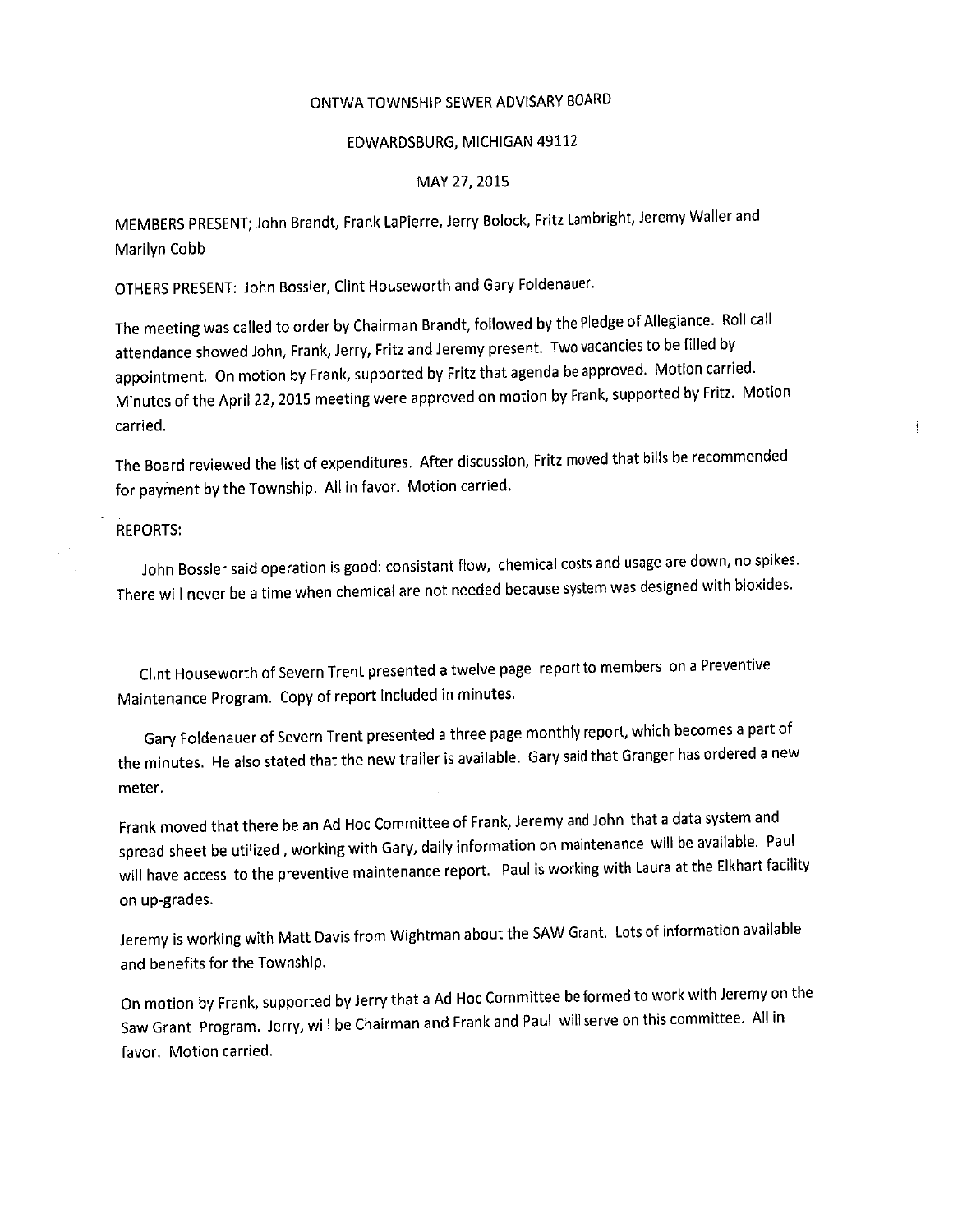Because the Waste Water Board had unforeseen circumstances, election of officers was not held in April and May, 2015. With a full Board, elections will be in June. There will be some changes in the By-Laws that will be included in the June meeting.

There being no further business to come before the Board, a motion by Frank, supported by Fritz that meeting be adjourned. All in favor. Motion carried.

Respectfully submitted, Marilyn 71 Call

**Recording Secretary** 

CC: Waste Water Board members, Paul Sniadecki and Ontwa Twp. Clerk.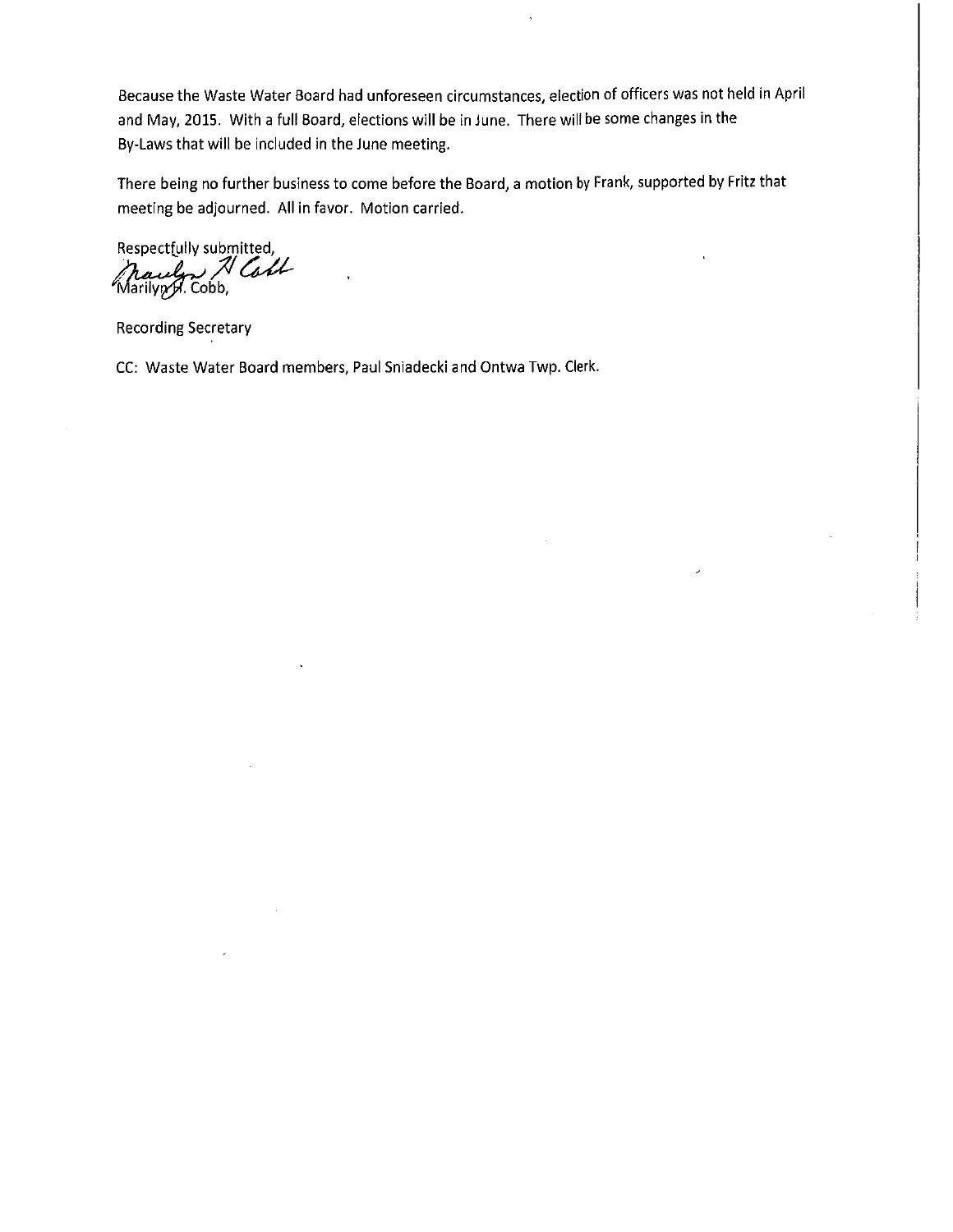# UNOFFICIAL



# **Township of Ontwa • County of Cass • State of Michigan**

26225 u.s. 12 • P.O. Box 209 • Edwardsburg, MI 49112 • Fax: (269) 663-0072 **• Phone: (269) 663-2347** 

# Ontwa Township Waste Water Board Meeting 7/22/15 Meeting Minutes

- A. Meeting Called to Order: 6:32
- B. Attendees:
	- 1. J. Brandt Chairman
	- 2. J. Bossler
	- 3. J. Bullock
	- 4. J. Harsh
	- 5. F. LaPierre
- C. Previous Meeting Minutes Were Approved
- D. Agenda Was Approved with the Following Additions:
	- 1. Approval of the addition of John Harsh to the Board
	- 2. Motion to move the future Board meeting schedule to every 3 months
	- 3. Motion to vote for new Chairman, Vice Chairman and Secretary.
- E. Revised Agenda was Approved
- F. Meeting Minutes
	- 1. The following new members were welcomed:
	- 2. John Harsh
	- 3. John Bossler
	- 4. The Board regretfully announced that Jeremy Waller resigned from the Board.
- G. Invoice Review:
	- 1. There were no copies of the invoices so they could not be approved.
	- 2. A new invoice review and approval process was approved for future implementation:
		- a. WW Administrator will review, log and submit for presentation to the Ontwa BOT for final approval.
		- b. Clerk will be requested to submit all invoices to the WW Administrator.
- H. Reports:
	- 1. Chemical Report and Elkhart Consent Agreement: J. Bossler
		- a. Elkhart appears to have approved the chemical readings for the final month of June.
		- b. The system continues to operate in a stable manner with the implementation Of the Bioxide injection.
			- 1) There was a spike reading caused by a mechanical failure.
		- c. Severn Trent: There were no ST personnel present so there was no report.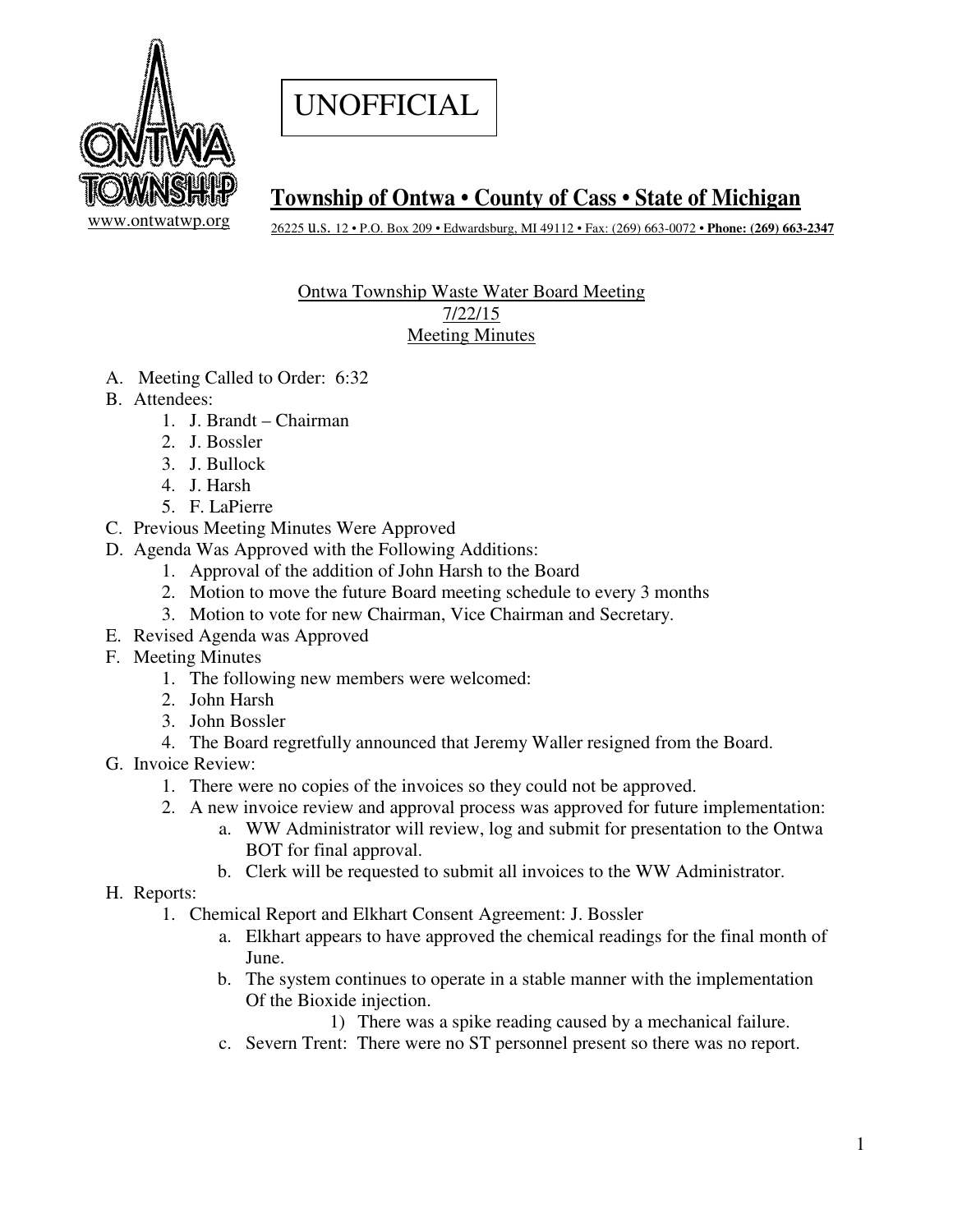- 2. Waste Water Administrator Report: P. Sniadecki
	- a. Granger / SJRMCC: There have been positive, productive discussions with the St. Joe / Granger Team:
		- 1) They are fully aware that they have challenges with the Granger discharge entities and are working on isolating and tracking.
		- 2) There are many "suspect" heavy contributors to the high BOD / H2S discharge from Granger including Martin Bakery, Brewery, Restaurants.
		- 3) They finally installed an appropriate meter at the connection point to measure their sewage discharged to Ontwa.
		- 4) The Granger team did pay and become current on their estimated past bills.
		- 5) They complained regarding the high rates that Ontwa is charging vs the Elkhart rates. Paul noted that he and Frank will get together to finalize the formula to confirm the appropriate rate to charge Granger which is predicted to be reduced to levels near the rates charged by Elkhart.
		- 6) Paul predicted that Granger will implement a rate increase to their customers.
		- 7) J. Harsh presented a detailed report on the Granger system construction for the Board to review.
	- b. WW Budget Report:
		- 1) Paul provided handouts of the budget and the Bank accounts with CDs, etc.
		- 2) Paul confirmed that there is still a good deal of work to be done to revise the accounts, the values and the format of the reports.
		- 3) He will continue to work on the reports and provided continuous updates.
		- 4) The SAW Grant would be helpful in confirming the budget forecast based on the key WW asset life cycles, maintenance and investment.
		- 5) Paul requested and the Board approved an RFP process that will allow him to submit the following RFPs for quotation:
			- i. WW system generator
			- ii. Lift station maintenance
			- iii. C-1 design enhancement
- I. Unfinished and Ongoing Business:
	- 1. Wightman SAW Grant Presentation:
		- a. Matt Davis introduced his team and provided a comprehensive overview of the benefits of a SAW Grant for Ontwa Township. He used specific examples of other Wightman SAW Grant projects.
		- b. The following introduction points were made by Matt regarding SAW Grants
			- 1) It is a system driven by the State of Michigan.
			- 2) The Grants are very helpful in tracking, monitoring and managing the WW system assets: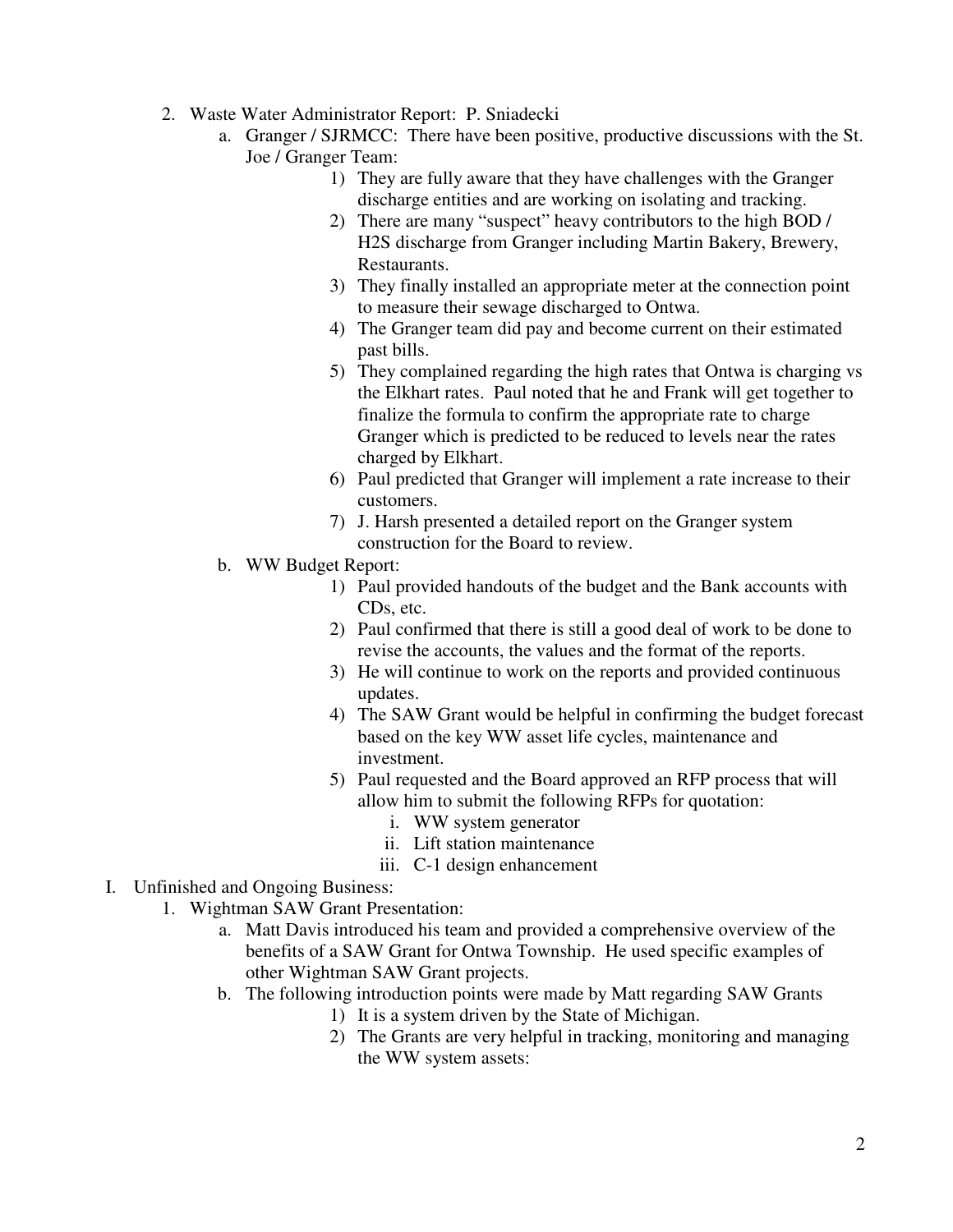- c. The Asset Management Process:
	- 1) Inventory: Document and List the System Assets
	- 2) Assess: and Document the Condition of the System and assets.
	- 3) Life Cycle Analysis: Create and provide a Life Cycle Analysis of each asset.
	- 4) Funding Program: Develop and submit a budget and funding forecast.
	- 5) Rate Forecast Analysis: Develop and submit a rate forecast based on the funding needs to maintain the system and the expansion of the system to add new customers.
- d. GIS System:
	- 1) It is an electronic system base on Google MAPs to create the asset data base.
- e. Process and Investment Included in the GRANT:
	- 1) Review and document each asset to create a PDF file of the system.
	- 2) It is a technology / iPad supported system.
	- 3) It is based on ESAY Software.
	- 4) It also includes a desktop and the funding of the software for 1 year
- f. The overall process is fully MDEQ approved and compliant.
- g. The business risk and criticality ranking is developed for each system element and asset.
- h. A Capital Improvement plan is developed and submitted.
	- 1) This includes a recommended Finance Plan.
- i. Umbaugh Accounting is involved throughout the process and provides the data and accounting driven reporting. They develop the following specific elements:
	- 1) WW system and funding budgets.
	- 2) Capital Improvement Plans.
	- 3) Cash flow and funding forecasting analysis and recommendation.
- j. SAW Grant Funding Presentation: Matt presented the funding proposal provided in the SAW Grant. Most investment and expenses are covered by the SAW Grant including the equipment, Wightman and Umbaugh time and materials, software, etc.
- k. A motion was made and approved for the following subcommittee to meet with Wightman on Friday 7/24 to review all details of the Grant and to provide a final recommendation to be presented and the next BOT meeting in August:
	- 1) J. Bossler
	- 2) J. Bullock
	- 3) P. Sniadecki
	- 4) F. LaPierre
- l. Concern was expressed regarding the lack of personnel resources in Ontwa and Severn Trent to manage and operate the system.
- m. Paul suggested and it was agreed that a revised Service Agreement and RFP will be issued to ST and other outside entities that will include the operation of the Asset Management System.
- 2. WW Bylaws:
	- a. A motion was made and approved to present the WW Bylaws to the BOT for approval with the following minor revision:
		- 1. Add "at least" before "one" in Article III, sentence #2.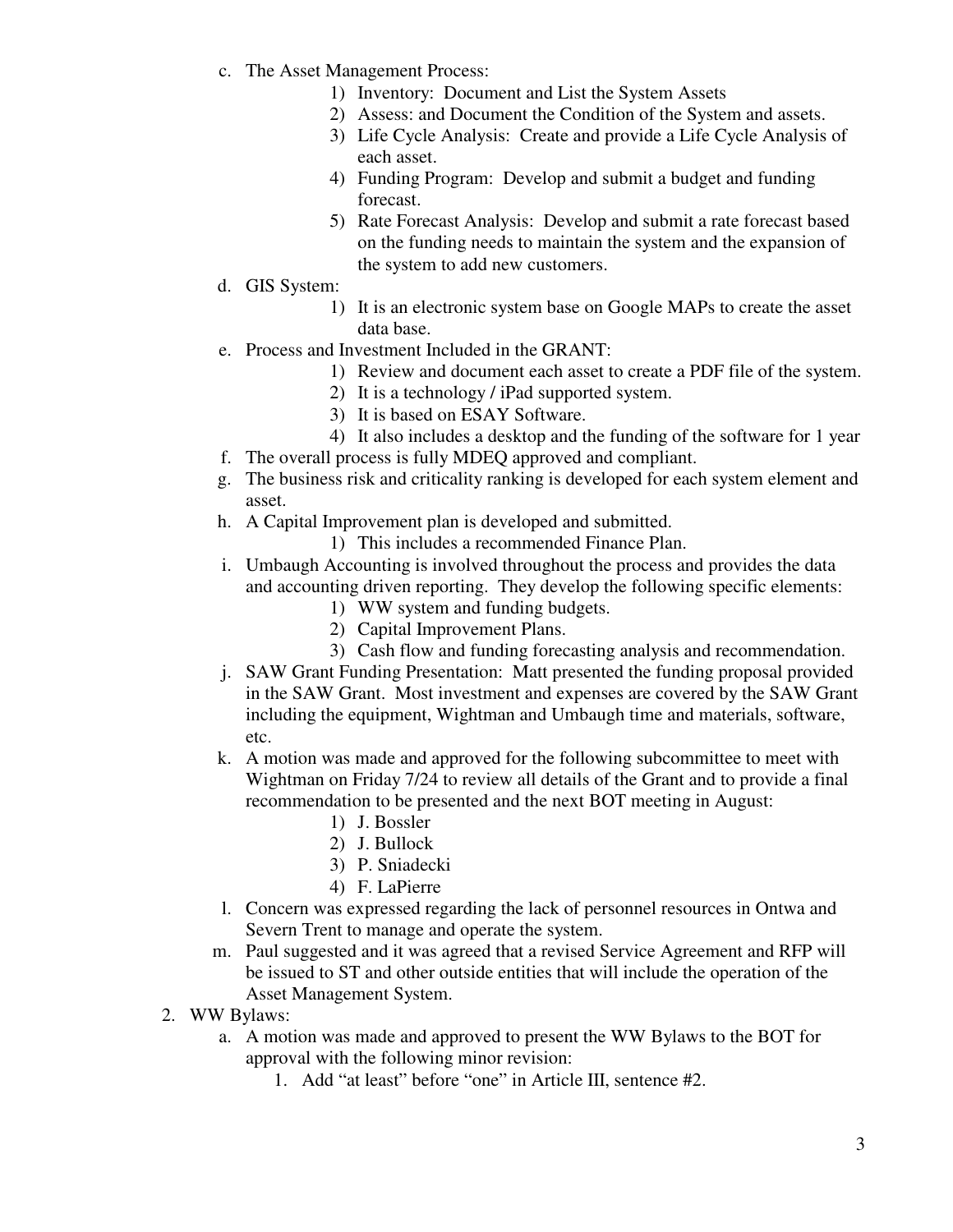- J. New Business:
	- 1. Move to the 3 month meeting schedule: Approved beginning 10/20/15
	- 2. Appointment of new Board positions Approved as follows:
		- a. Chairman: F. LaPierre
		- b. Vice Chairman: J. Bullock
		- c. Secretary: J. Harsh
- K. Meeting was adjourned.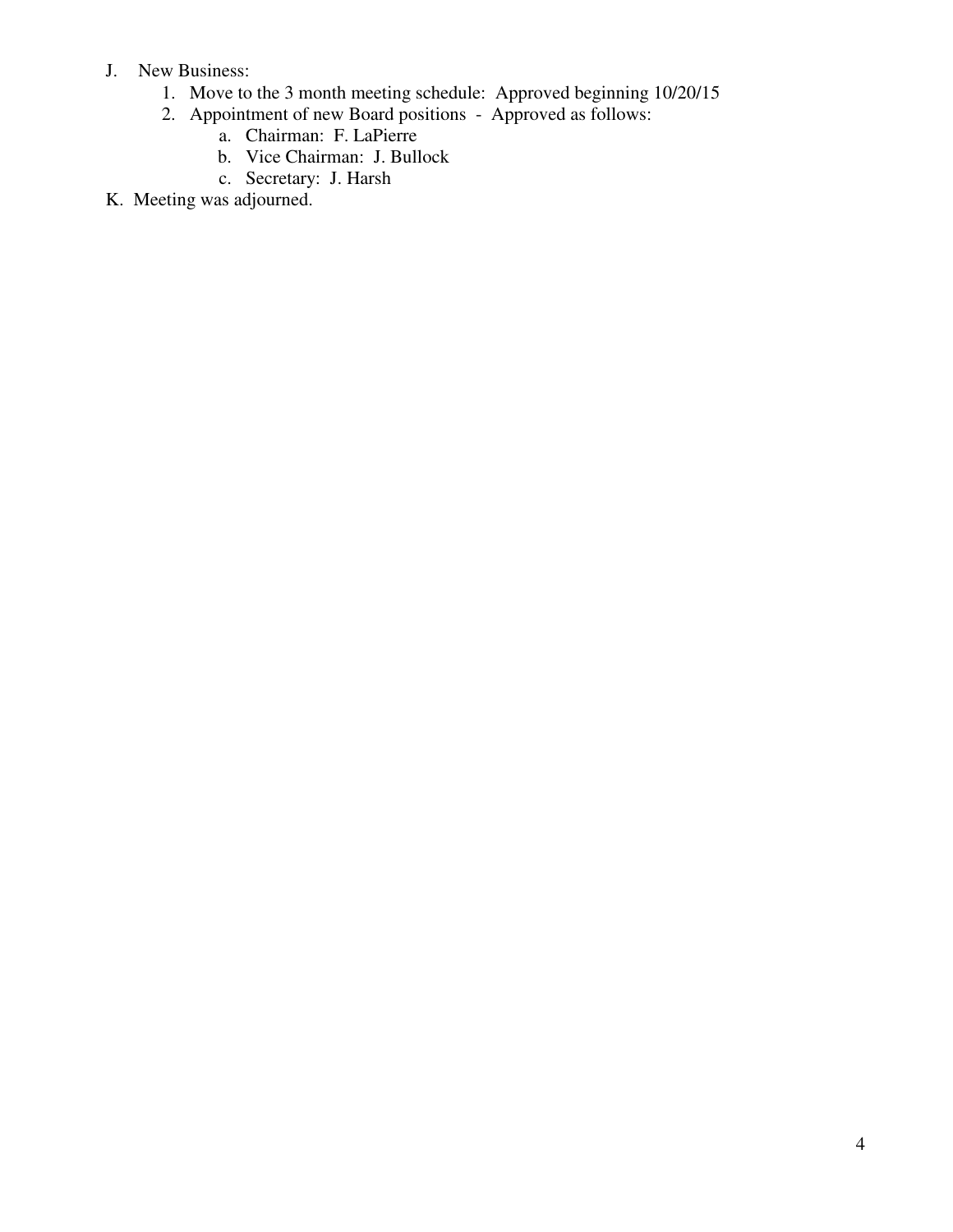# **WASTE WATER ADVISORY BOARD**

# ONTWA TOWNSHIP EDWARDSBURG, MI 49112

# **OCTOBER 28, 2015**

MEMBERS PRESEMT: Frank LaPierre, John Brandt, John Harsh, John Bossler and Marilyn Cobb, recording secretary.

MEMBERS ABSENT: Jerry Bolock.

OTHERS PRESENT: Clint Houseworth, Jerry Duck, Jerry Marchetti, Paul Sniadecki, Eric Zelmer and members of the community.

The meeting was called to order by Chairman La Pierre, followed by the Pledge of Allegiance. Roll call attendance showed Frank, John, John, and John present. Minutes of the 7-22-15 meeting were approved as presented on motion by Frank, supported by John Bossler. All in favor.

The agenda was approved with the addition of the request by Eric Zelmer to meet before the Board.

Frank acknowledged the fine chairmanship by John Brandt, serving as Chairman when the Waste Water Advisory Committee was formed.

Invoices were reviewed. Some of these expenses may be covered by the SAW GRANT. On motion by John Harsh, supported by John Bossler that invoices be recommended for payment by the Township Board. Roll call vote showed all voting yes. Copy of report attached.

REPORTS: Clint Houseworth of Severn Trent presented an activity report. He stated that it is important to build good relationships with Granger and Elkhart. Success in funding and expansion will be attainable with good relationships. A detailed report is part of the minutes.

We have a revised report from Wightman on the SAW Grant. The Waste Water Board Profit and Loss, Balance Sheet and and Capital account were included in the Boards packet. Wastewater Admiinistrator and Ontwa Clerk are working to enhance the revenue, expense and quickbooks system.

Granger review: going to have better documentation and implement a new penalty system.

No parking ordinance: "No Parking" signs have not been purchased.

Elkhart meeting Nov. 10<sup>th</sup>: Frank and John Bossler will attend.

Generator Maintenance Contract: Getting quotes.

Edwardsburg Sports Complex: Ordinance does not allow for any compensation.

Eric Zelmer appeared before the Board complaining about the installation of sewer hook-ups in the area of his property showing broken cement and drainage problems. Advised to check with Road Commission.